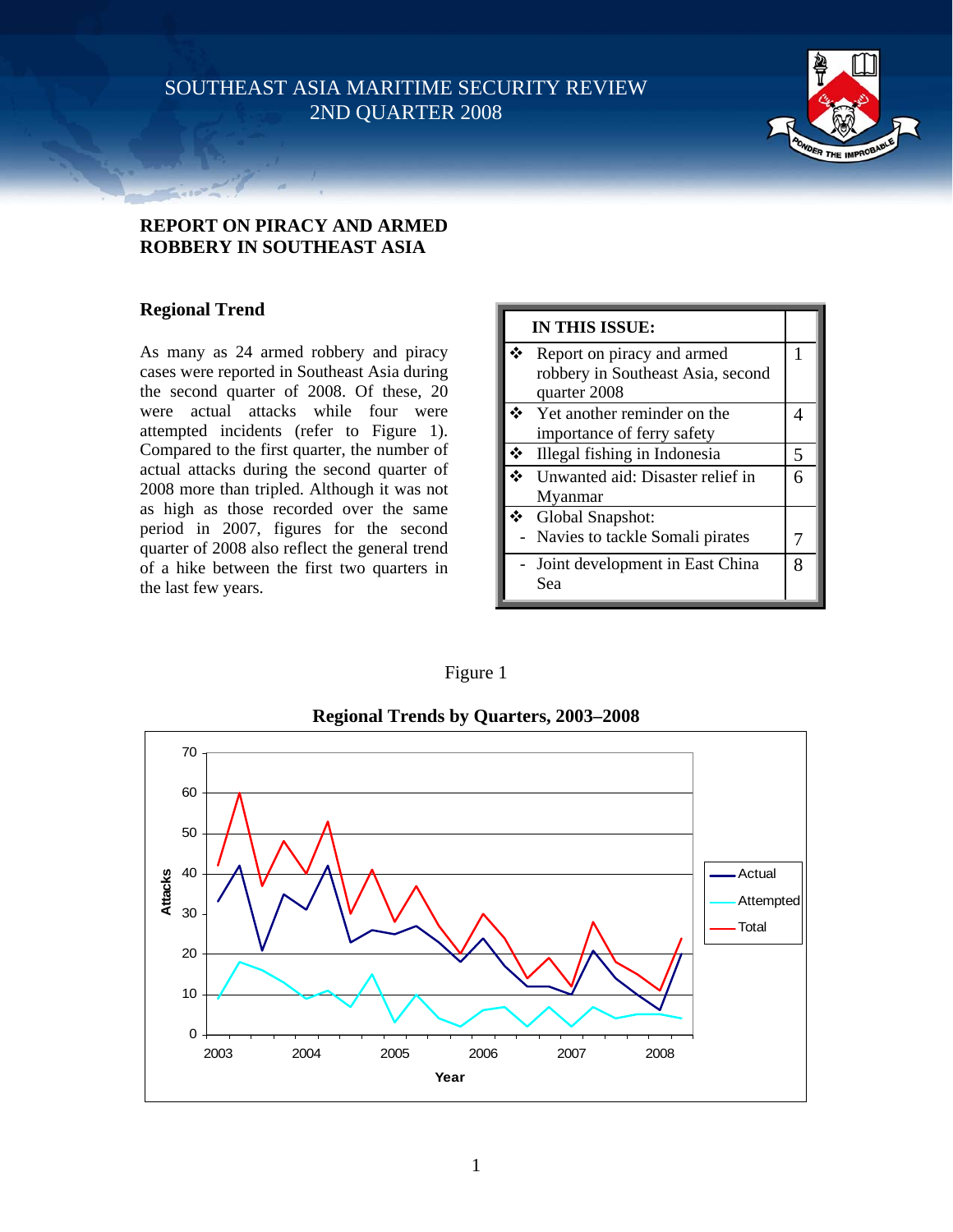Theft and robbery made up the main types of attacks in the second quarter of 2008. Thirteen of the 20 actual attacks reported were theft and/or robbery cases, the highest number of such attacks reported since the second quarter of 2007. With reference to the three hijacking incidents, it should also be noted that hijacking have been consistently reported over the last five years in considerable numbers, averaging over 10 per cent of the total number of reported actual attacks during the second quarter each year. On the other hand, there were two incidents where vessels were being fired-upon.

A variety of vessels were attacked during the same period, especially slow moving vessels with low security measures enforced. About one third were small to mid-size tankers on local voyages. All three of the attacks on fishing vessels were violent.

Although knives remain the weapon of choice, about 40 per cent of the actual attacks involved the use of firearms. Reports of an increase in the use of firearms serve as a reminder of the higher risk and potential violence when confronted with pirates and/or robbers. In fact, one of the recent attacks where a passengers craft was fired-upon in the Philippines had resulted in four fatalities and seven were injured.

Ports and anchorages are the most common targeted areas of attacks in Southeast Asia. However, the second quarter of 2008 also saw a higher percentage of vessels being attacked while steaming further offshore (refer to Figure 2). There were four actual attacks within the Strait of Malacca, all of which were committed while the vessels were anchored. Two of these incidents saw

fishing vessels being hijacked along the west coast of Malaysia.

As one third of the total number of actual attacks was committed within Indonesian waters, three of such cases were in the vicinity of the Makassar Strait, two of which saw the use of firearms.

It should be highlighted that there was an unusually high number of attacks in the waters bordering and within the South China Sea. Of the nine actual attacks, two third were committed along the east coast of Peninsula Malaysia and in the vicinity of the Natunas/Anambas Islands.

Two vessels were attacked while steaming along the Singapore Strait. Although firearms were used in one of the incident, no injuries were reported.

# **Conclusion**

Figures for the second quarter of 2008 once again suggest that the problem of piracy and armed robbery remain a challenge within the waters of Southeast Asia. One of the key concerns is the severity of recent attacks where the use of firearms was prevalent and incidences of the perpetrators turning violent in the process evident. For example, though not robbed two vessels were heavily firedupon and suffered severe damage, which also resulted in injuries and fatalities.

The hotspot of the second quarter of 2008 in Southeast Asia was the waters around the Natunas/Anambas islands. Most of these attacks were targeted at steaming vessels. The perpetrators were armed with all sorts of weapons and escaped after robbing all their victims.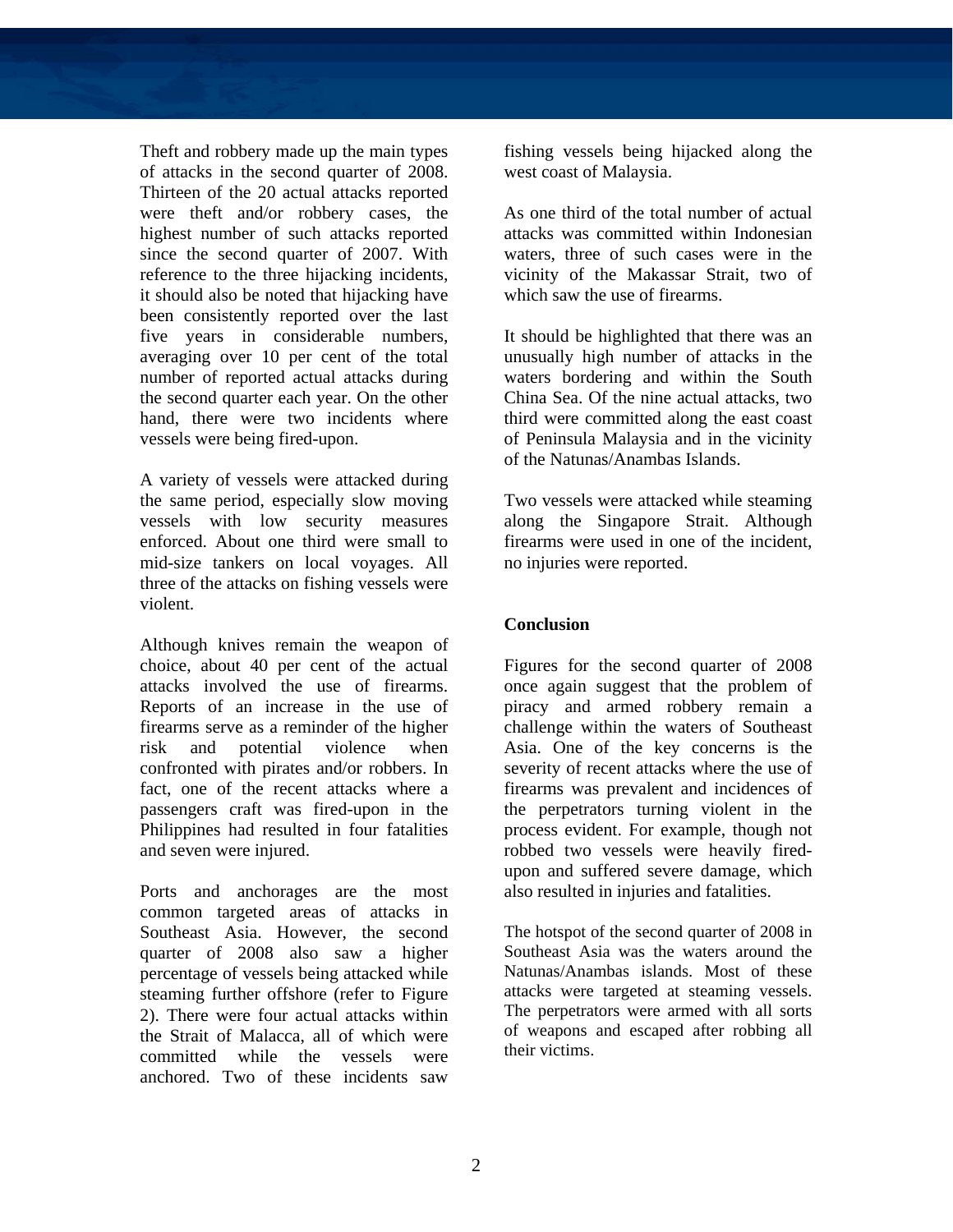Although the annual piracy and armed robbery rates for the past few years saw a downward trend, the annual second quarter surge still raises the question of how effective current regional efforts to combat piracy and armed robbery are to eradicate the long standing problem within these waters.

# Figure 2



### **Location of Actual Attacks in Southeast Asia, second quarter 2008**

- 
- IMB Weekly Piracy Report<br>• IMO Reports on Acts of Piracy and Armed Robbery Against Ships<br>• Lloyd's List Bulletin<br>• ONI Worldwide Threat to Shipping Report.<br>• Maritime Security Council's News Alerts<br>• ReCAAP Information S
- 
- 
- 
-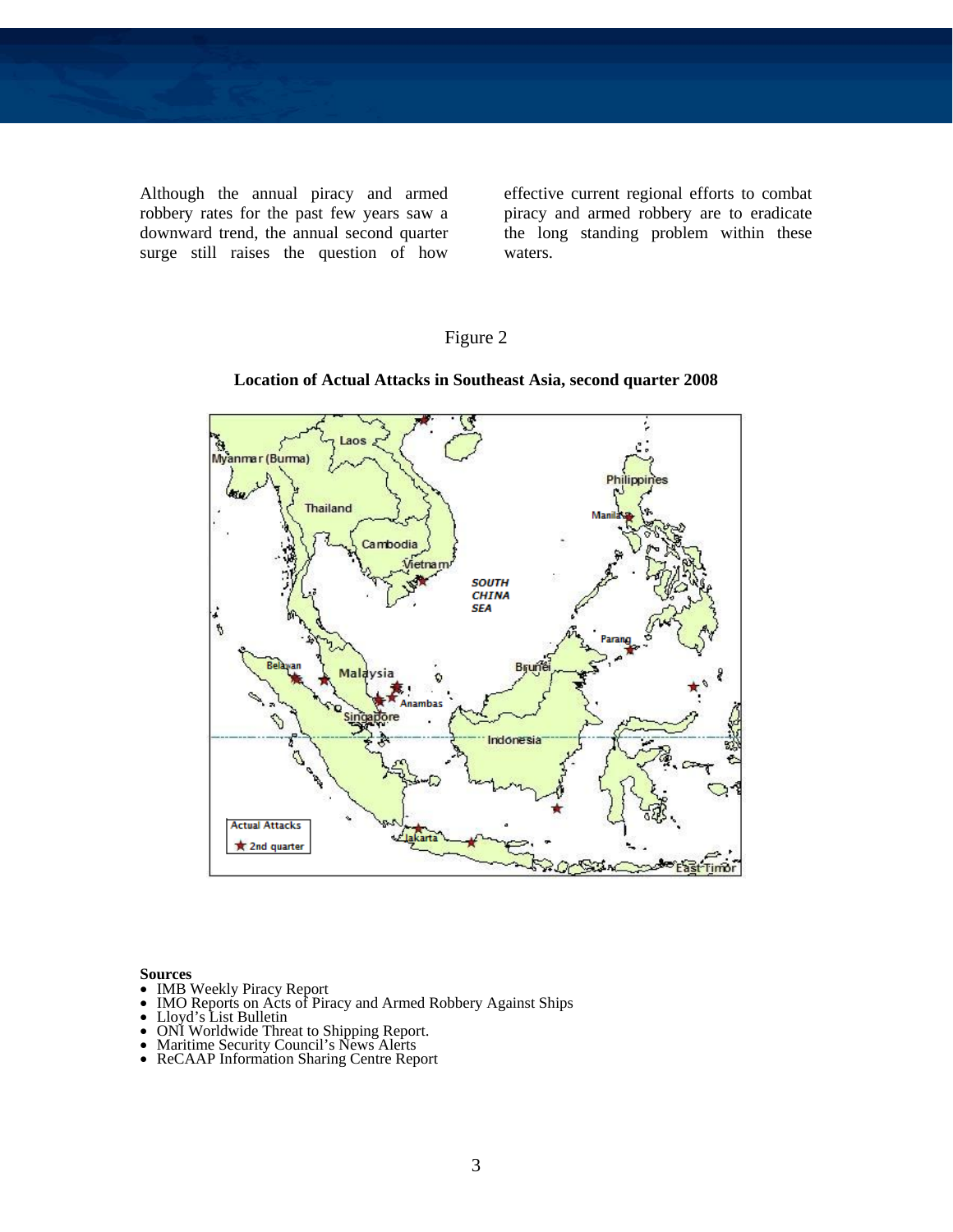### **YET ANOTHER REMINDER ON THE IMPORTANCE OF FERRY SAFETY**

**June 2008**: Hundreds were missing after a ferry sank as a typhoon hit central Philippines in what could be one of the island nation's worst maritime disasters in more than 20 years. The *Princess of Stars,*  owned by Sulpicio Lines sank 3km off Sibuyan Islands when Typhoon Fengshen lashed at the Philippines central islands. Thus far, less than 50 wave-battered survivors have been found.

As bodies were being counted, debates began anew on safe-sailing rules in a country prone to storms yet dependent on ferries to get around the sprawling archipelago. The worst peacetime maritime disaster ever in terms of loss of life occurred in December 1987 when the Philippine ferry *Dona Paz* caught fire and sank after a collision. The *Dona Paz*, also owned by Sulpicio Lines, was on her way to Manila when it collided with the motor tanker *Vector*, fully loaded with petroleum products. The collision ignited an intense fire that annihilated the two ships. About 4,400 people died.

Globally, there have also been disturbing accidents involving passenger ferries, including the sudden and catastrophic capsizing of the passenger/car ferry *Herald of Free Enterprise* in March 1987 and the even more tragic loss of the *Estonia* in September 1994. In response to those incidents, the International Maritime Organization (IMO) has adopted a series of amendments to the International Convention for the Safety of Life at Sea [\(SOLAS](http://www.imo.org/Conventions/contents.asp?topic_id=257&doc_id=647)) intended to mitigate the recurrence of such incidents. IMO has also recognized the need to focus on ferries which do not come under SOLAS and is working on the development of standards for "non-convention" vessels passenger ferries (such as the *Princess of Stars)* which for reasons of operating inland or solely on domestic routes are not required to conform with SOLAS. IMO has signed a memorandum of understanding (MoU) with the international ferry owners' association, Interferry, formalizing the two organizations' intention to work together towards enhancing the safety of non-SOLAS ferries.

Ferry security is generally an under-stated problem despite the best intentions of the IMO. Often, the passengers themselves lack the awareness of taking the necessary precautions to ensure their own safety. The state however should always ensure that proper safety regulations are in place and are enforced rigorously. The international guidelines and regulations for passenger and Ro-Ro ships should be extended to all passenger ferries even though they may not be employed on international voyages. At the end of the day when disaster strikes, it is important to have in place an operable cooperative contingency arrangement within the region that can be mobilized quickly.

- Reuters
- Straits Times
- The Australian
- The Manila Times
- Inquirer.net
- IMO Newsroom
- RSIS Commentary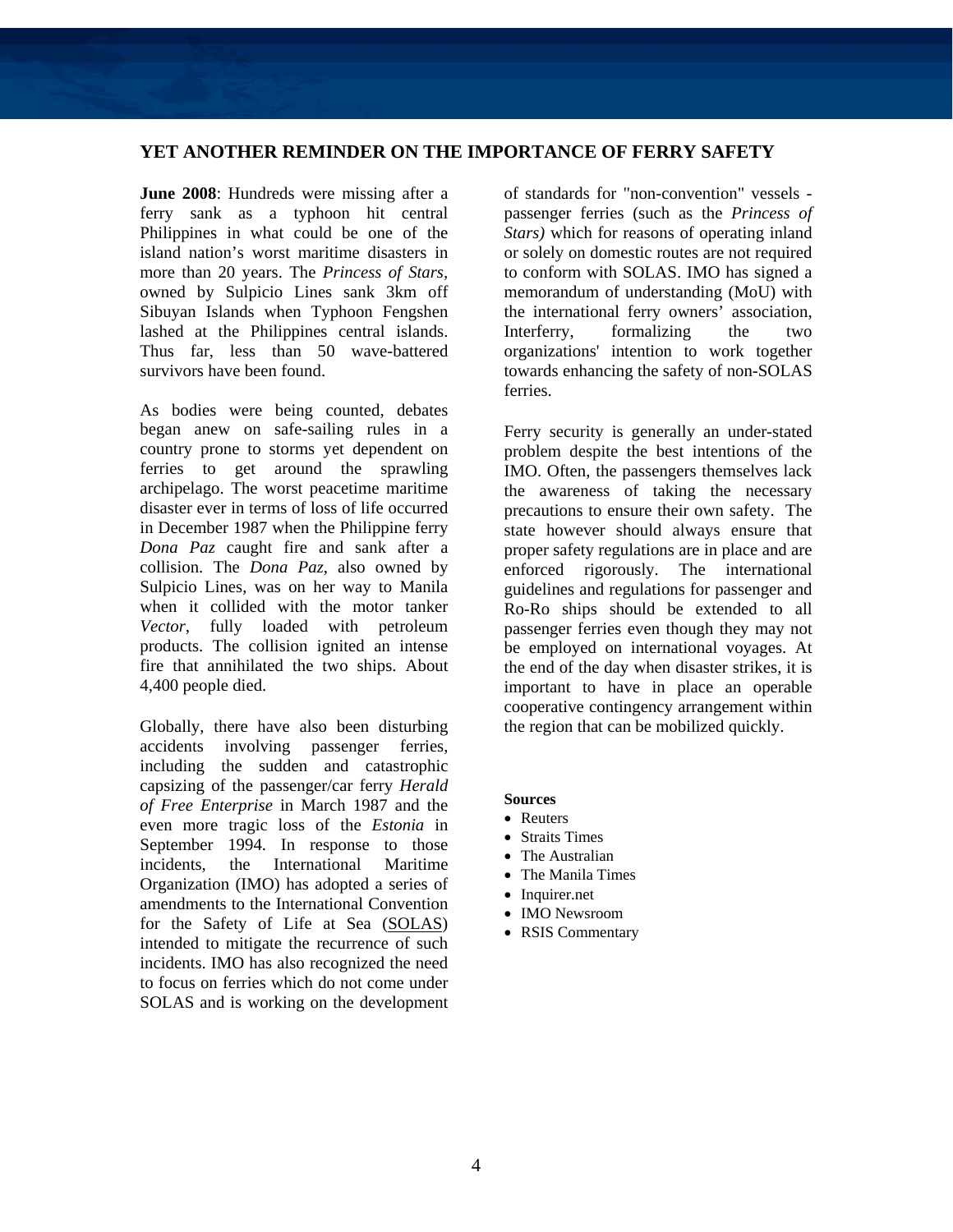## **ILLEGAL FISHING IN INDONESIA**

Illegal fishing remains a serious problem in Indonesia and many regional countries, costing an estimated 25 percent of potential yearly revenue in the fisheries sector. As communities and marine organizations around the world observe World Ocean Day on June 8 to raise awareness about the importance of the seas, most Indonesian fishermen will not be in a celebratory mood. Not only do they have to deal with the dwindling numbers of fish due to the long term effect of climate change and overfishing over the years, they also need to compete with illegal poachers casting in their waters.

Despite patrols, large-scale illegal fishing by foreign vessels is rampant in Indonesian waters. Such vessels are often intercepted with no sailing or fishing permits. The Maritime and Fisheries Minister Freddy Numberi was recently quoted saying that illegal fishing in Indonesia was causing a financial loss of Rp30 trillion a year to the archipelago, which translate to an estimated 1.6 million tonnes of fish. Despite the recent apprehension of the Chinese vessels, the Head of Provincial Maritime and Fishery Office, Xandramaya Lalu, conceded that many vessels carrying foreign flags commit illegal fishing but are difficult to identify and apprehend.

As Indonesian law requires all fishing vessels to sell their catch within Indonesia, sophisticated syndicates were known to be creative in circumventing them. One such example is by using a simple chartering mechanism. Essentially, an Indonesian company is registered as a legitimate front, chartering foreign vessels to legally fish within Indonesian waters, and its catch illegally exported out of Indonesia

thereafter. Moreover, as trawling had been banned in Indonesia since 1980, trawl nets are now termed fishing nets, exempting its use from the stipulated restriction. These examples clearly show the lack of enforcement capacity in Indonesia.

As all Southeast Asian countries (except Laos) are either archipelagic or coastal state, regional fish stock is an important source of protein for its human population and also a valuable export commodity. Although ASEAN members recognize the problem and the need for regional cooperation, much of its efforts thus far have not reaped significant results.

In May 2007, Indonesia and Australia initiated a regional plan of action with nine other regional countries and have since recognized the need to develop a monitoring, control and surveillance system to fight against illegal, unreported and unregulated (IUU) fishing practices in the region. Indonesia and Australia have been working closely to address the threat of illegal fishing in the region, especially in the Arafura Sea, which sits between the two countries. The latest coordinated patrol was conducted in April over a two week period, where the participating vessels patrolled their respective Exclusive Economic Zones in that area.

- The Jakarta Post
- Indonesia Embassy In Australia- Media release
- ANTARA News
- RSIS seminar by Dr. John Butcher
- VOA news
- BBC Worldwide Monitoring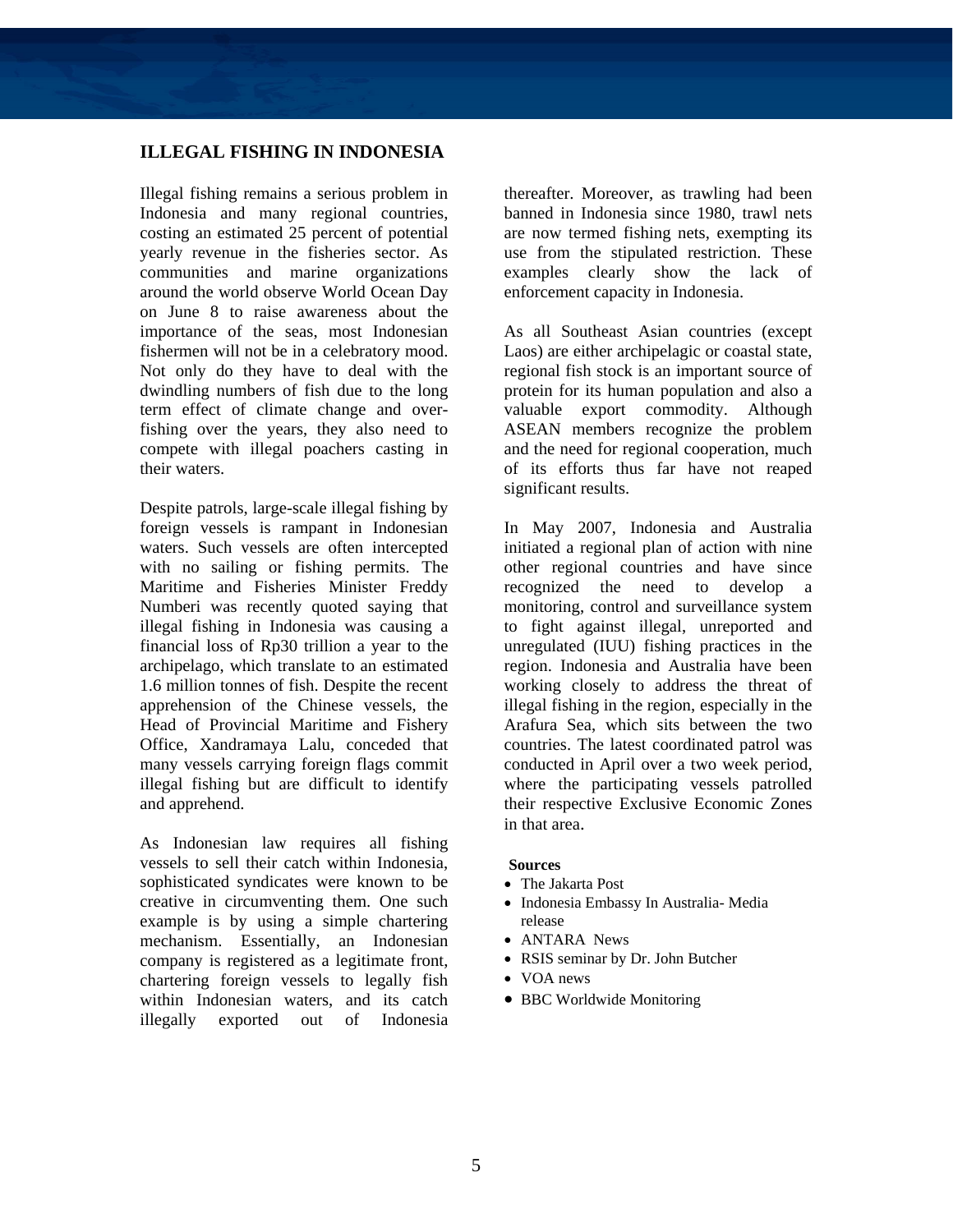# **UNWANTED AID: DISASTER RELIEF IN MYANMAR**

*May 2008: A Category 3 Cyclone Nargis struck Myanmar sweeping through the Ayeyarwady (Irrawaddy) delta region and the country's largest city, Yangon. The authorities declared five states and divisions (Yangon, Ayeyarwady, Bago, Mon and Kayin) to be disaster areas. Yangon sustained a direct hit, which downed power and communications lines, and inflicted major damage to buildings in the city. Many roads are blocked either by flooding or fallen debris. Damage was most severe in the delta region, where the effects of extreme winds were compounded by a sizable storm surge.* 

Source: OCHA Situation Report

As foreign aid agencies scrambled to deliver aid supplies during the immediate aftermath, much was delayed, if not blocked by the Myanmar government, claming that it could handle the disaster on its own and was not in favor of massive foreign intervention. After weeks of delays that have left more than two million cyclone survivors in immediate need of food and other supplies, Myanmar finally allowed foreign aid and workers into the country.

*"We would warmly welcome any assistance and aid, which are provided with genuine goodwill from any country or organization, provided that there are no strings attached nor politicization involved" Aye Myint* 

 *Deputy Defense Minister, Myanmar* 

By then, Myanmar was promised a significant increase in foreign financial support for its 2.3 million cyclone survivors, provided the government lived up to a pledge made to UN Secretary-General Ban Ki-moon to give aid workers unhindered access to the affected area. Be that as it may, Burma's military junta insisted that while it has agreed to let aid supplies and workers into the cyclone hit regions, they only allowed a limited number of US military cargo planes to deliver aid to Yangon, and will not accept aid from military vessels. All supplies would have to be delivered via civilian vessels to the distant Yangon port.

US, French and British military vessels docked off the coast of Myanmar as early as mid-May, waiting to help cyclone victims but have all been denied access. Some later detoured to Thailand where aid was handed over to UN aid agencies to facilitate the distribution. The US navy withdrew all four vessels, bringing away with them crucial equipments and supplies.

The deployment of the military on humanitarian missions has long been a topic of much debate. Even though the militaries worldwide had long conducted relief missions in the wake of natural disasters, often working alongside NGO's, they tend to be regarded in their traditional function.

During the annual Shangri-la Dialogues held in Singapore between 31 May and 1 June 2008, defense ministers and senior officials highlighted the importance of international cooperation in disaster relief.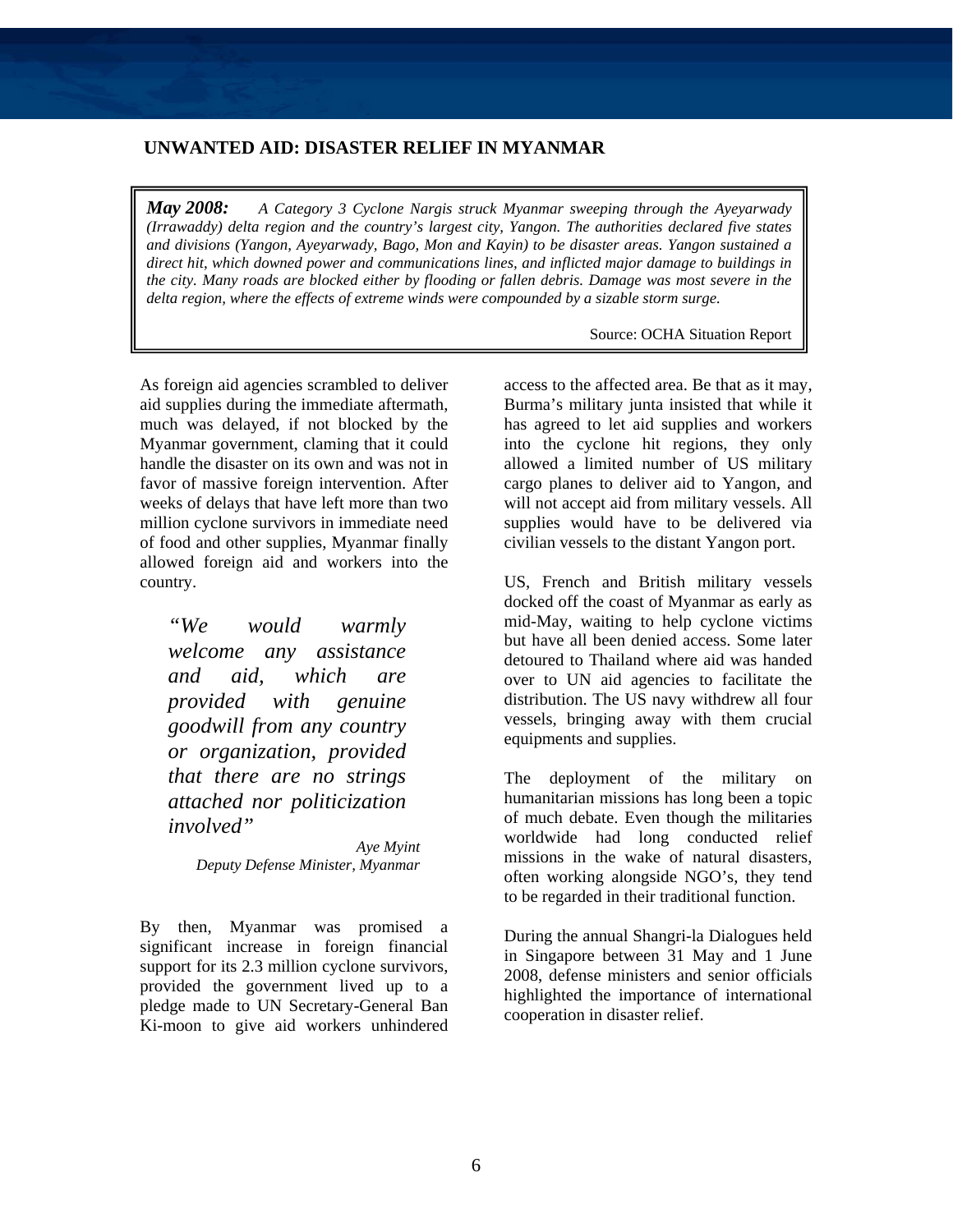Representatives from US, China and Myanmar collectively agreed on three principles to guide the efforts of the international community in helping disasterstruck countries. The first principle stressed the responsibility of the affected country to respond to a disaster within its own territory in a prompt and effective manner. Secondly, they should facilitate the entry of humanitarian aid from other countries and international organizations. Last but not least, any external help should have the consent of the affected countries, and it should come under the governments' overall control and supervision.

Ultimately one must remember that even the best intentions cannot be forced on anyone.

#### **Sources**

- Agence France-Presse
- International Business Times
- Reuters
- United Nationals Office for the Coordination of Humanitarian Affairs (OCHA)
- IRIN News OCHA
- NTS-Alerts, RSIS
- Voice of America
- Xinhua Net
- International Herald Tribute
- International Committee of the Red Cross

\*\*\*\*\*\*\*\*\*\*\*\*\*\*\*\*\*\*\*\*\*\*\*\*\*\*\*\*\*\*\*\*\*\*\*\*\*\*\*\*\*\*\*\*\*\*\*\*\*\*\*\*\*\*\*\*\*\*\*\*\*\*\*\*\*\*\*\*\*\*\*\*

## **GLOBAL SNAPSHOTS**

### **Navies to tackle Somali pirates**

**June 2008:** *The UN Security Council has unanimously voted to allow countries to send warships into Somalia's territorial waters to tackle pirates. The resolution permits countries that have the agreement of Somalia's interim government to use any means to repress acts of piracy for the next six months.* 

Source: BBC News

Waters off the coast of lawless Somalia is one of the world's most dangerous shipping zones. Piracy cases have become more frequent and its perpetrators more brazen. A recent surge in incidents of maritime hijacking for ransoms led France, UK, Britain and Panama to initiate a UN Security Council resolution that would authorize countries to fight piracy and to arrest pirates in Somali waters.

Essentially, the resolution would authorize countries to enter Somali territorial waters and use "all necessary means to identify, deter, prevent and repress acts of piracy and armed robbery" by boarding, searching and seizing suspect vessels and arresting the perpetrators. The key condition is that states taking such action should cooperate with Somalia's interim government and notify UN Secretary General Ban Ki-moon.

Although it is clear that this measure only applies to Somalia and does not affect the sovereignty of other countries, many were of the opinion that the Security Council's action is significant because it is using the force of international law to allow navies to apprehend pirates and armed robbers. In fact, many are apprehensive of the precedent it would set for similar situations in the future.

#### **Sources**  • Reuters

- International Herald Tribute
- BBC News
- Straits Times
- Deutsche Welle
- Garowe Online
- Business Daily